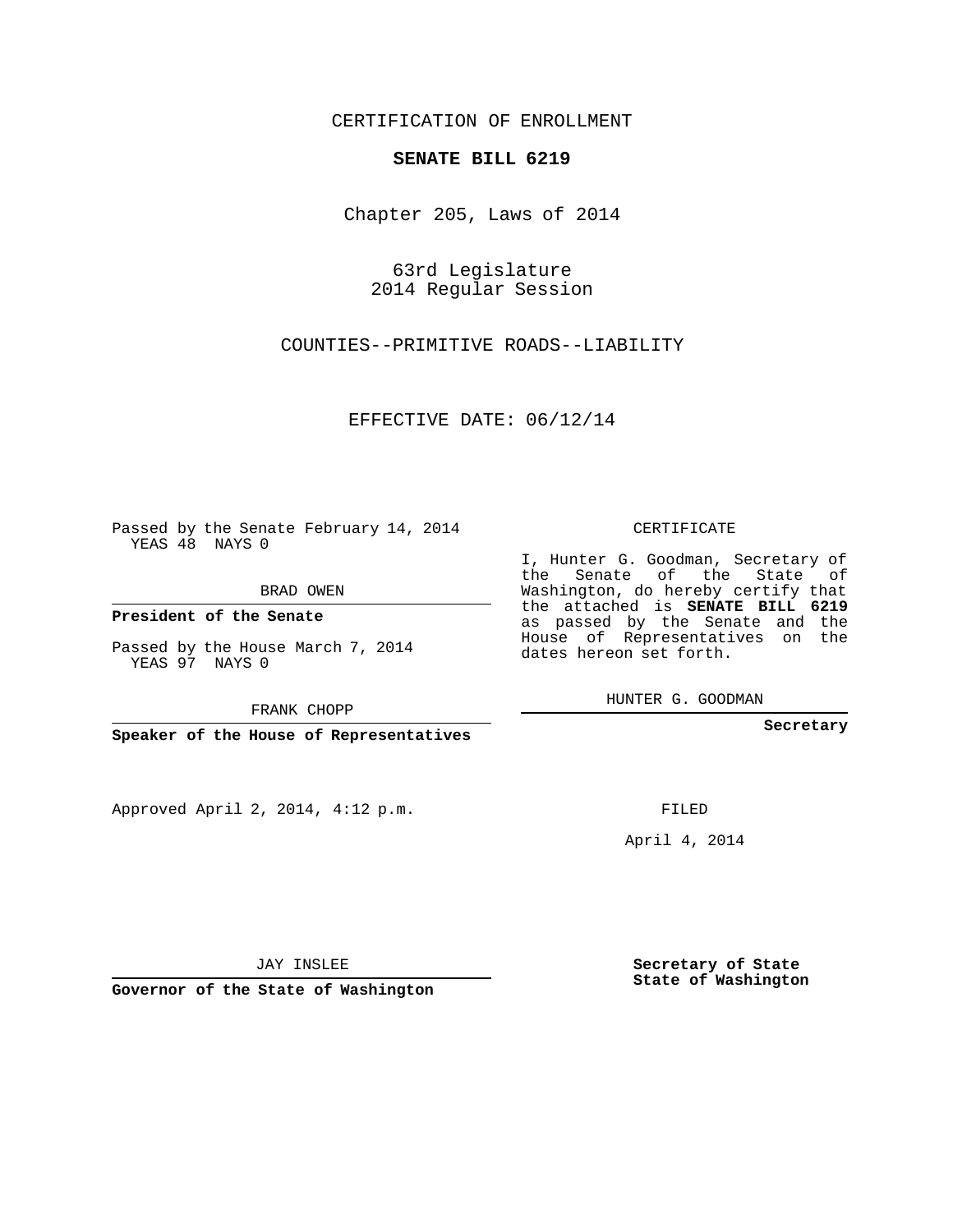## **SENATE BILL 6219** \_\_\_\_\_\_\_\_\_\_\_\_\_\_\_\_\_\_\_\_\_\_\_\_\_\_\_\_\_\_\_\_\_\_\_\_\_\_\_\_\_\_\_\_\_

\_\_\_\_\_\_\_\_\_\_\_\_\_\_\_\_\_\_\_\_\_\_\_\_\_\_\_\_\_\_\_\_\_\_\_\_\_\_\_\_\_\_\_\_\_

Passed Legislature - 2014 Regular Session

**State of Washington 63rd Legislature 2014 Regular Session By** Senators Dansel, Sheldon, Hatfield, and Hobbs Read first time 01/17/14. Referred to Committee on Law & Justice.

 AN ACT Relating to actions for damage arising from vehicular traffic on a primitive road; and amending RCW 36.75.300.

BE IT ENACTED BY THE LEGISLATURE OF THE STATE OF WASHINGTON:

 **Sec. 1.** RCW 36.75.300 and 1985 c 369 s 2 are each amended to read as follows:

 The legislative authority of each county may by resolution classify and designate portions of the county roads as primitive roads where the designated road portion:

 (1) Is not classified as part of the county primary road system, as provided for in RCW 36.86.070;

(2) Has a gravel or earth driving surface; and

 (3) Has an average annual daily traffic of one hundred or fewer vehicles.

 Any road designated as a primitive road shall be marked with signs indicating that it is a primitive road, as provided in the manual of uniform traffic control devices, at all places where the primitive road portion begins or connects with a highway other than another primitive road. No design or signing or maintenance standards or requirements,